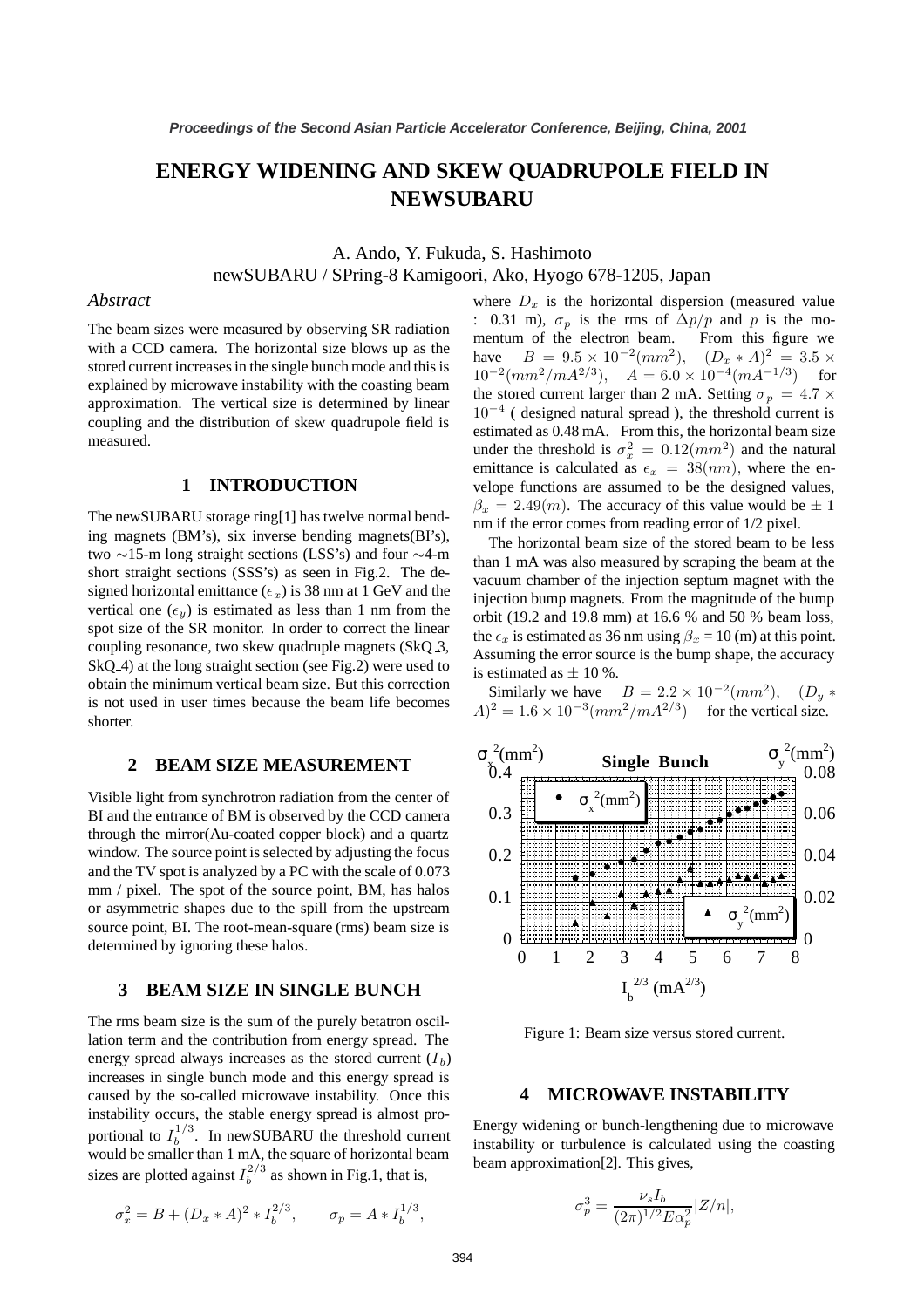

Figure 2: Plane view of the ring.

where  $\nu_s$  is the tune of synchrotron oscillation at the stored current of 0 A, E is the beam energy in eV and  $\alpha_p$ is the momentum compaction factor. For the measured  $\nu_s$  is  $\simeq 0.0023$ , the above equation gives  $\sigma_p^3 = 6.4 \times 10^{-10} L$  (m A)  $\star$   $|Z/n|$  (O). Comparing the value of A ob  $10^{-10}I_b(mA) * |Z/n|(\Omega)$ . Comparing the value of A obtained in the previous section, we have  $|Z/n| = 0.34(\Omega)$ .

The cavity is the HOM-damped 500-MHz cavity developed at KEK and ISSP, Univ. of Tokyo[3] (effective broadband impedance is  $\sim$ 0.22 Ω) and the above result is compared with the numerical calculation by the program ZAP[4] as shown in Fig.3. In ZAP, free space, space charge and resistive wall effects are neglected. Assuming the broadband impedance in the ring is 0.1  $\Omega$ , the agreement is very good.

# **5 SKEW QUADRUPLE FIELD SEARCH**

.

There are 18 beam position monitors to measure the closed orbit distortion (COD) as seen in Fig.2. At first, COD was corrected using the steering magnet so that the maximum value is about 20  $\mu$ m or less at the both horizontal and vertical planes. Then the vertical local bump (+ 2 mm)



Figure 3: Relative momentum spread versus stored current. circle:data from beam size, lines:ZAP calculation with effective broadband impedance of cavity is  $0.22 \Omega$  and  $|Z/n|_{BB}^{ring}=0$ (real) or 0.1 ( $\Omega$ )(dotted).

was made at two adjacent beam position monitors (BPM's) (for example BPM 1 - 2) on the basic orbit, and the horizontal COD was measured after that. The horizontal COD shift were caused by the effective horizontal steering fields (kicks), which were caused by the coupling between the